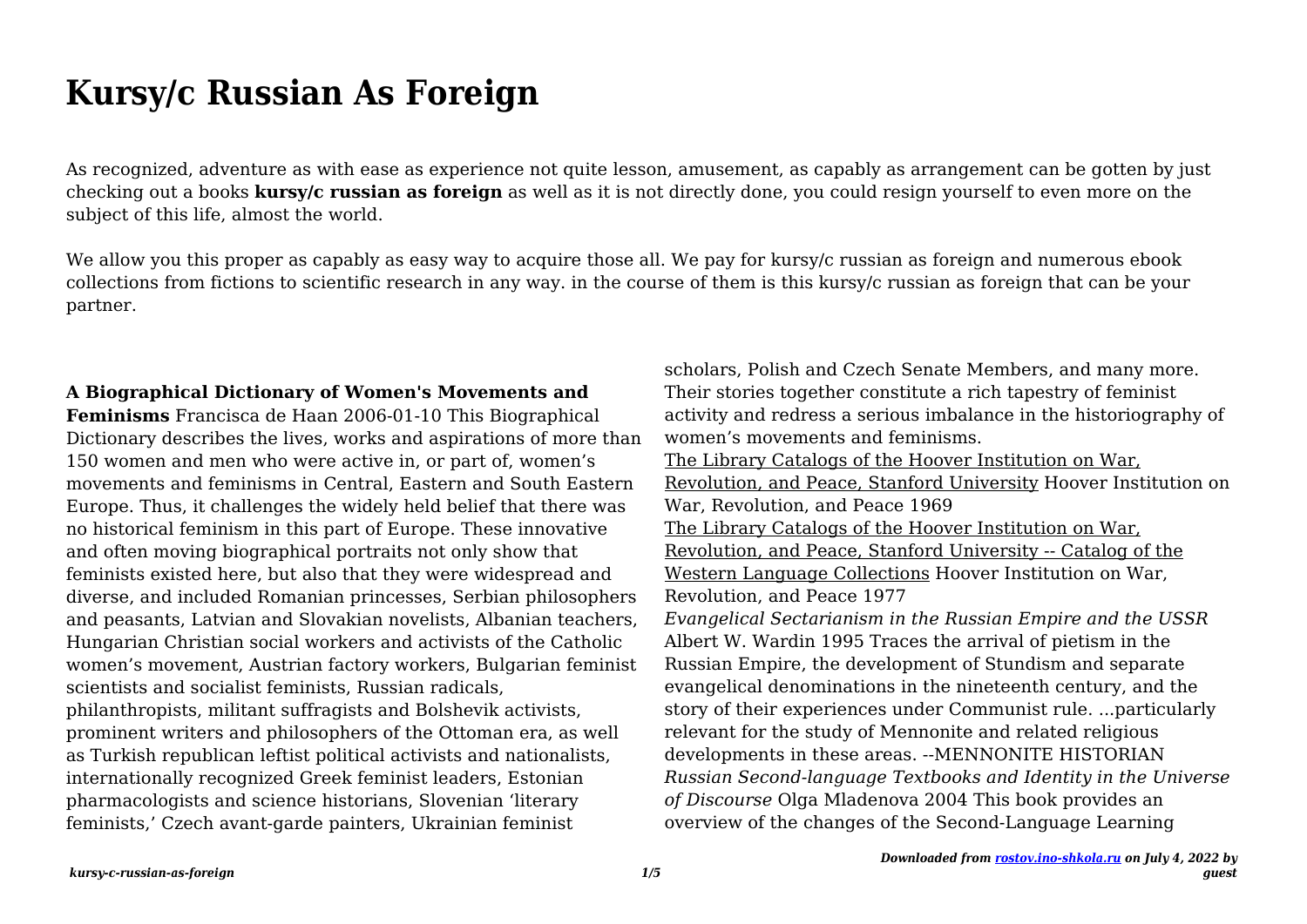discursive formation and the Identity discursive formation in Russian history. It proposes an explanatory model in which smallscale linguistic detail is joined with larger-scale language units in order to illuminate matters of cultural importance in their linguistic guise.

## **East European Accessions Index** 1956-10 **Guide to Microforms in Print** 1995

**Task-Based Instruction for Teaching Russian as a Foreign Language** Svetlana V. Nuss 2022-03-10 Task-Based Instruction for Teaching Russian as a Foreign Language presents the most recent developments in the field of task-based language teaching (TBLT) and highlights impactful research-based instructional practices of applying TBLT for the teaching of Russian. This comprehensive volume extends the current understanding of the nature and role of tasks in course development, authenticity in task design, the role of the instructor in TBLT, teaching culture through TBLT, the intersection of complex morphology and explicit grammar instruction with task-based approaches, collaborative interaction within TBLT, and technology-mediated tasks. This resource focuses on the unique set of factors and challenges that arise when applying TBLT in the instruction of Russian and other morphologically rich languages. This edited volume will be of interest to teachers of Russian as well as researchers in Russian language acquisition, language pedagogy, and Slavic applied linguistics.

Basic Russian John Murray 2013-08-06 Designed for students with a basic knowledge of Russian, this book provides an accessible reference grammar and related exercises in a single volume. Across more than forty grammar topics it introduces the student to Russian people and culture through the medium of the language used today, covering the core material which the student would expect to encounter in their first year of learning Russian. Complete with a full key to exercises and glossary, Basic Russian is a user-friendly reference grammar suitable for both

independent study and class use.

*Monthly List of Russian Accessions* Library of Congress. Processing Department 1958-04

## **Bibliography of Agriculture** 1957-07

Stanislavsky in Practice Vreneli Farber 2008 Stanislavsky in Practice focuses on the course of study pursued today by aspiring actors in Russia and on the philosophy that informs this curriculum. It draws on extensive observation during the academic year 2000-2001 of the actor training program of the St. Petersburg State Academy of Theatre Arts (SPGATI), one of the three most prestigious theatrical institutes in Russia, and on interviews of a wide array of individuals in the Academy. Although the years since 1991 have witnessed many changes in theater and in actor training - sources of funding, administration, choice of repertoire, new methodologies, etc. - there remains much continuity with the past. The core of this continuity is the Stanislavsky tradition, which nevertheless has been affected by the views of post-Soviet Russia. The developments in actor training from 1991 to 2001 reflect the challenges and problems faced by other institutions in the arts and sciences. In other words, the phenomenon of continuity and discontinuity with the past is characteristic of other institutions in Russia, cultural as well as scientific and educational.

## **The American Bibliography of Slavic and East European Studies** 1988

**Dictionary Catalog of the Research Libraries of the New York Public Library, 1911-1971** New York Public Library. Research Libraries 1979

The Music of Francis Poulenc (1899-1963) Carl B. Schmidt 1995-10-19 The name of Francis Poulenc (1899-1963) was first brought to prominence in the 1920s as a member of Les Six, a group of young French composers encouraged by Satie and Cocteau. His subsequent fame spread well beyond France, and he is coming to be regarded as one of this century's most significant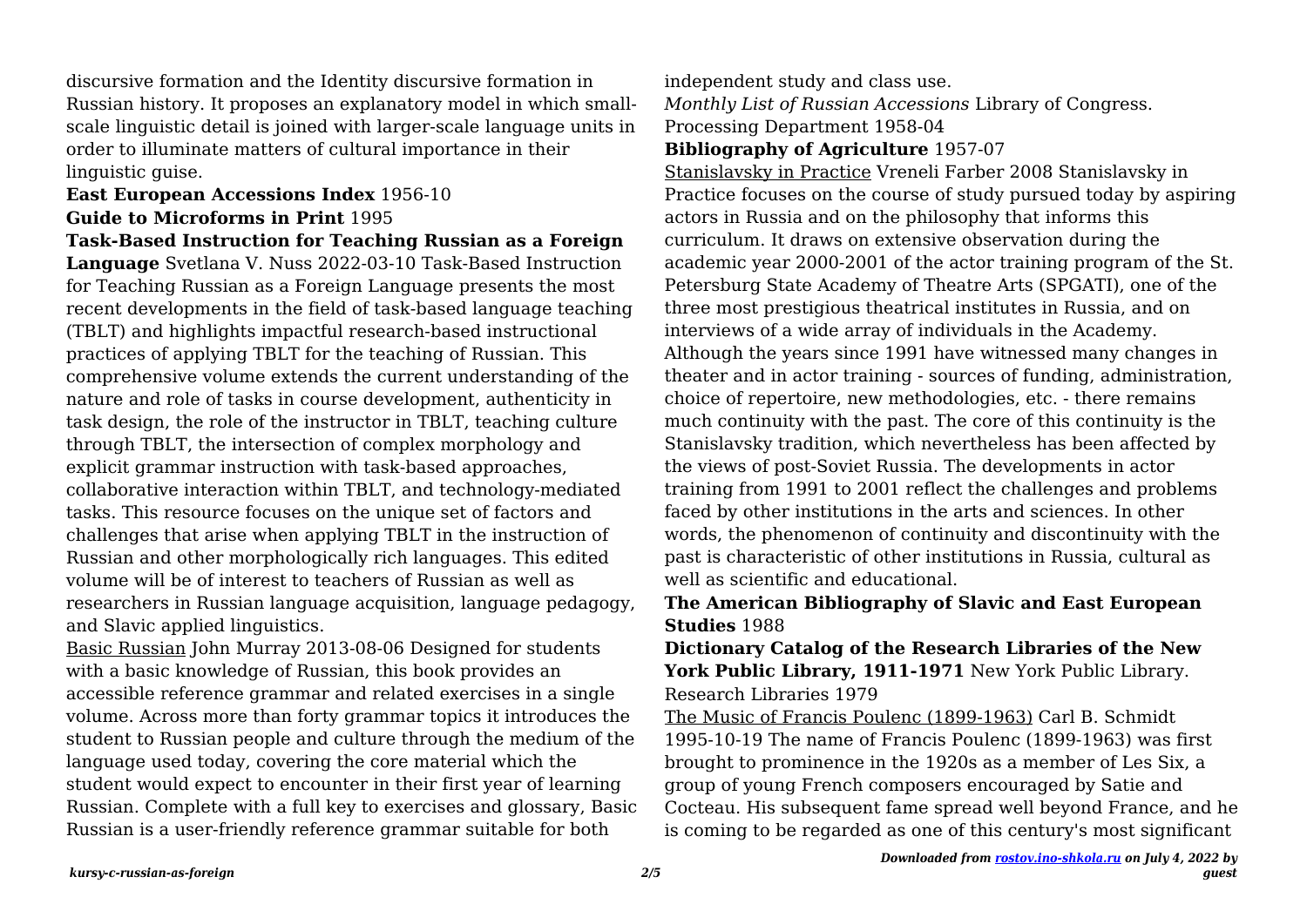composers. His compositions are heard constantly in concert halls the world over, and numerous recordings, including complete sets of songs and piano music, have been released. Books, articles and more than a dozen doctoral dissertations have discussed his music. Carl Schmidt's catalogue of Poulenc's works represents the first comprehensive attempt to list an oeuvre which numbers approximately 185 compositions written from his teenage years until his death at the age of 63. The Catalogue indentifies a number of unpublished works, and adds a small group of compositions to his musical canon for the first time. Each work, whether complete or unfinished, published or unpublished, is described fully. Catalogue entries list and describe all known printed editions (including reprints) and manuscript copies of each work. In addition, they provide detailed compositional histories based on numerous letters, documents, and press accounts, many of which have not been published previously. Russian interest in Poulenc's music, manifested in press runs exceeding one million copies, is also revealed for the first time. American English Primary Colors 3 Student's Book Diana Hicks 2005-04-25 American English Primary Colors is a new 4-level course for young learners from six to eleven years old. *The Path to a Soviet Nation* Alena Marková 2021-11

#### **Monthly List of Russian Accessions** 1957

#### **Integrating Engineering Education and Humanities for**

**Global Intercultural Perspectives** Zhanna Anikina 2020-05-06 This book presents papers from the International Conference on Integrating Engineering Education and Humanities for Global Intercultural Perspectives (IEEHGIP 2020), held on 25–27 March 2020. The conference brought together researchers and practitioners from various disciplines within engineering and humanities to offer a range of perspectives. Focusing on, but not limited to, Content and Language Integrated Learning (CLIL) in Russian education the book will appeal to a wide academic audience seeking ways to initiate positive changes in education.

**Focus on Grammar** Irene E. Schoenberg 2001-04 Historical Abstracts Eric H. Boehm 1973 Soviet and Eastern European Foreign Trade 1994 *Investors Chronicle and Money Market Review* 1874 *Bibliography of Agriculture* 1957

**The Electrification of Russia, 1880–1926** Jonathan Coopersmith 2016-11-01 The Electrification of Russia, 1880–1926 is the first full account of the widespread adoption of electricity in Russia, from the beginning in the 1880s to its early years as a state technology under Soviet rule. Jonathan Coopersmith has mined the archives for both the tsarist and the Soviet periods to examine a crucial element in the modernization of Russia. Coopersmith shows how the Communist Party forged an alliance with engineers to harness the socially transformative power of this science-based enterprise. A centralized plan of electrification triumphed, to the benefit of the Communist Party and the detriment of local governments and the electrical engineers. Coopersmith's narrative of how this came to be elucidates the deep-seated and chronic conflict between the utopianism of Soviet ideology and the reality of Soviet politics and economics. *Monthly Index of Russian Accessions* Library of Congress. Processing Department 1966-04

**Women, Education, and Agency, 1600–2000** Jean Spence 2009-09-10 This collection of essays brings together an international roster of contributors to provide historical insight into women's agency and activism in education throughout from the seventeenth to the twentieth century. Topics discussed range from the strategies adopted by individual women to achieve a personal education and the influence of educated women upon their social environment, to the organized efforts of groups of women to pursue broader feminist goals in an educational context. The collection is designed to recover the variety of the voices of women inhabiting different geographical and social contexts while highlighting commonality and continuity with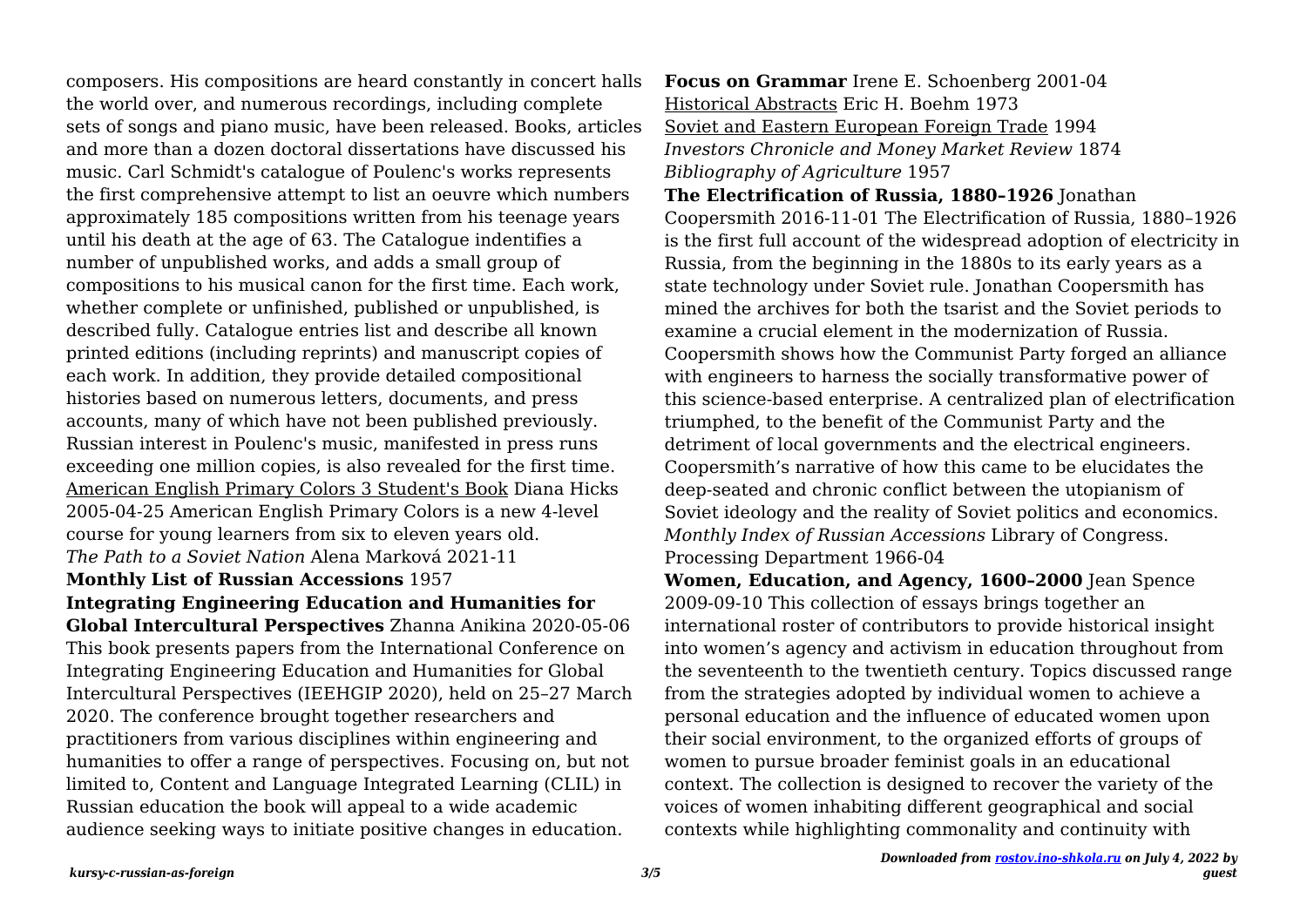reference to creativity, achievement, and the management and transgression of structures of gender inequality. Illustrated Times 1860

*Russian Social Media Influence* Todd C. Helmus 2018-04-12 Russia employs a sophisticated social media campaign against former Soviet states that includes news tweets, nonattributed comments on web pages, troll and bot social media accounts, and fake hashtag and Twitter campaigns. Nowhere is this threat more tangible than in Ukraine. Researchers analyzed social media data and conducted interviews with regional and security experts to understand the critical ingredients to countering this campaign.

#### **Monthly Index of Russian Accessions** 1966

*Life Histories of Etnos Theory in Russia and Beyond* David G. Anderson 2019-02-25 The idea of etnos came into being over a hundred years ago as a way of understanding the collective identities of people with a common language and shared traditions. In the twentieth century, the concept came to be associated with Soviet state-building, and it fell sharply out of favour. Yet outside the academy, etnos-style arguments not only persist, but are a vibrant part of regional anthropological traditions. Life Histories of Etnos Theory in Russia and Beyond makes a powerful argument for reconsidering the importance of etnos in our understanding of ethnicity and national identity across Eurasia. The collection brings to life a rich archive of previously unpublished letters, fieldnotes, and photographic collections of the theory's early proponents. Using contemporary fieldwork and case studies, the volume shows how the ideas of these ethnographers continue to impact and shape identities in various regional theatres from Ukraine to the Russian North to the Manchurian steppes of what is now China. Through writing a life history of these collectivist concepts, the contributors to this volume unveil a world where the assumptions of liberal individualism do not hold. In doing so, they demonstrate how notions of belonging are not fleeting but persistent, multigenerational, and bio-social. This collection is essential reading for anyone interested in Russian and Chinese area studies. It will also appeal to historians and students of anthropology and ethnography more generally.

*Bibliography of Agriculture with Subject Index* 1957 *Library of Congress Catalogs* Library of Congress 1976 **Monthly Index of Russian Accessions** Library of Congress. Processing Dept 1955

Encyclopedia of Russian Women's Movements Norma Noonan Corigliano 2001 A comprehensive resource profiling individuals and organizations associated with Russian women's movements from the early 19th century to the post-Soviet era. Contributions by approximately fifty authors from the United States, Russia, Europe, and Canada focus upon the struggle of women to change their society and advance their gender interests. Women activists pursued improvement in educational opportunities, fought for suffrage, established journals, and sought to transform women's consciousness and establish women's studies programs and women's crises centers. They were a strong voice against the tsarist regime and the oppression of communism. Their objectives were as diverse as their strategies, which ranged from incremental reform, to terrorism, to the establishment of women's electoral organizations. This volume contains a comprehensive glossary of term and phrases and a chronology to help put events and developments into historical context. Entries are fully crossreferenced and are followed by suggested readings. This book will be of interest to students and scholars of Russian history and politics, women's history and gender studies.

**American English Primary Colors 4 Student's Book** Diana Hicks 2005-04-25 American English Primary Colors is a new 4 level course for young learners from six to eleven years old. **Enlightening the Urban Poor** Susan Bronson 1995 **East European Accessions List** 1956-07

*Linguistic and Cultural Studies: Traditions and Innovations*